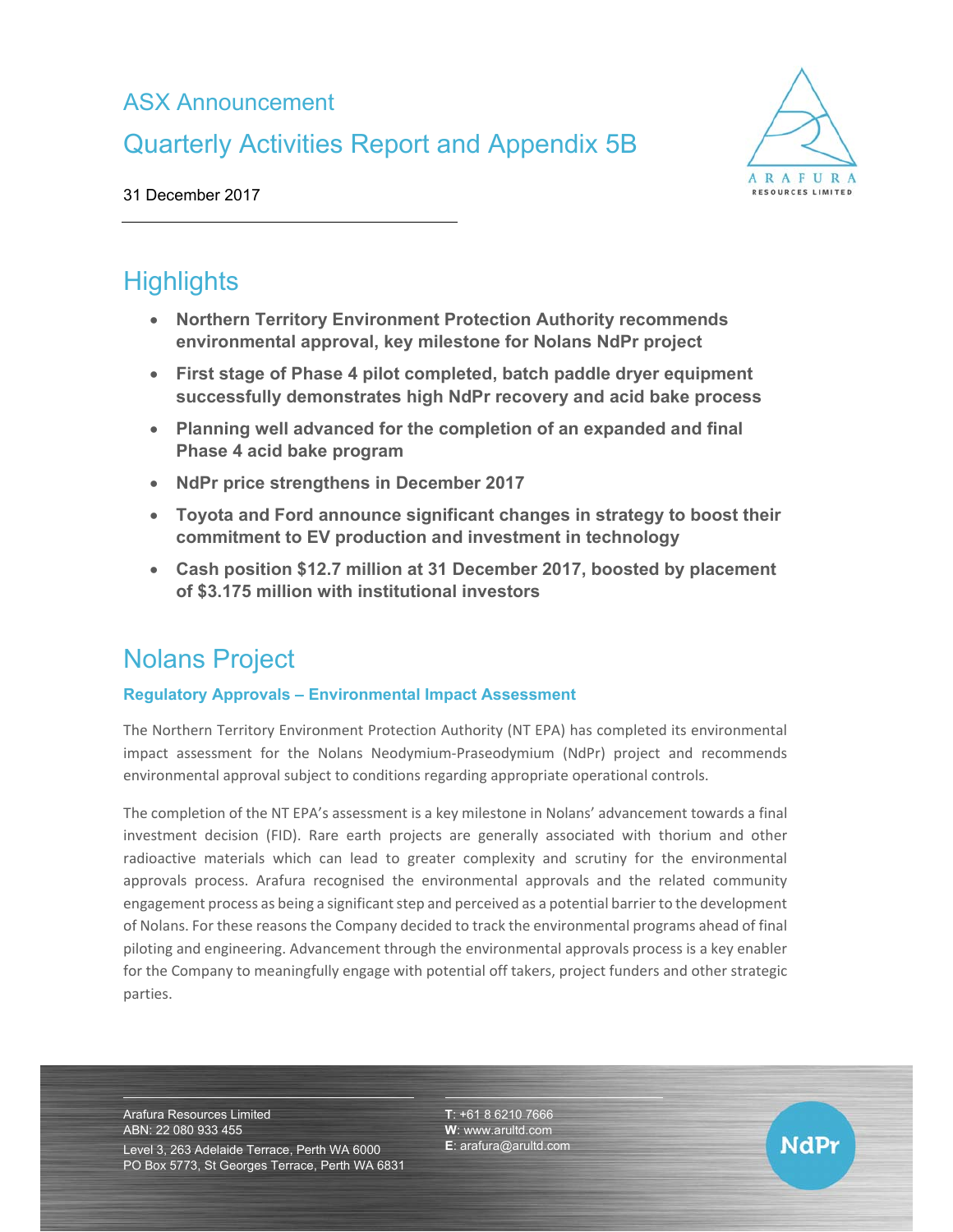

The NT EPA has issued its Environmental Impact Assessment Report and recommendations to the Northern Territory Government's (NTG) Ministers for Environment and Natural Resources, and Primary Industry and Resources, for their consideration.

Concurrent with the release of this report to the NTG, the report is also issued to the Australian Government's Department of the Environment and Energy for its assessment under the *Environment Protection and Biodiversity Conservation Act*. It is expected that this part of the assessment will be completed in February 2018.

The NT EPA and Australian Government environmental impact assessments together form the basis of the project's final environmental approval by the NTG, which is expected during the current quarter.



#### **Figure 1: Nolans Environmental Approval Process**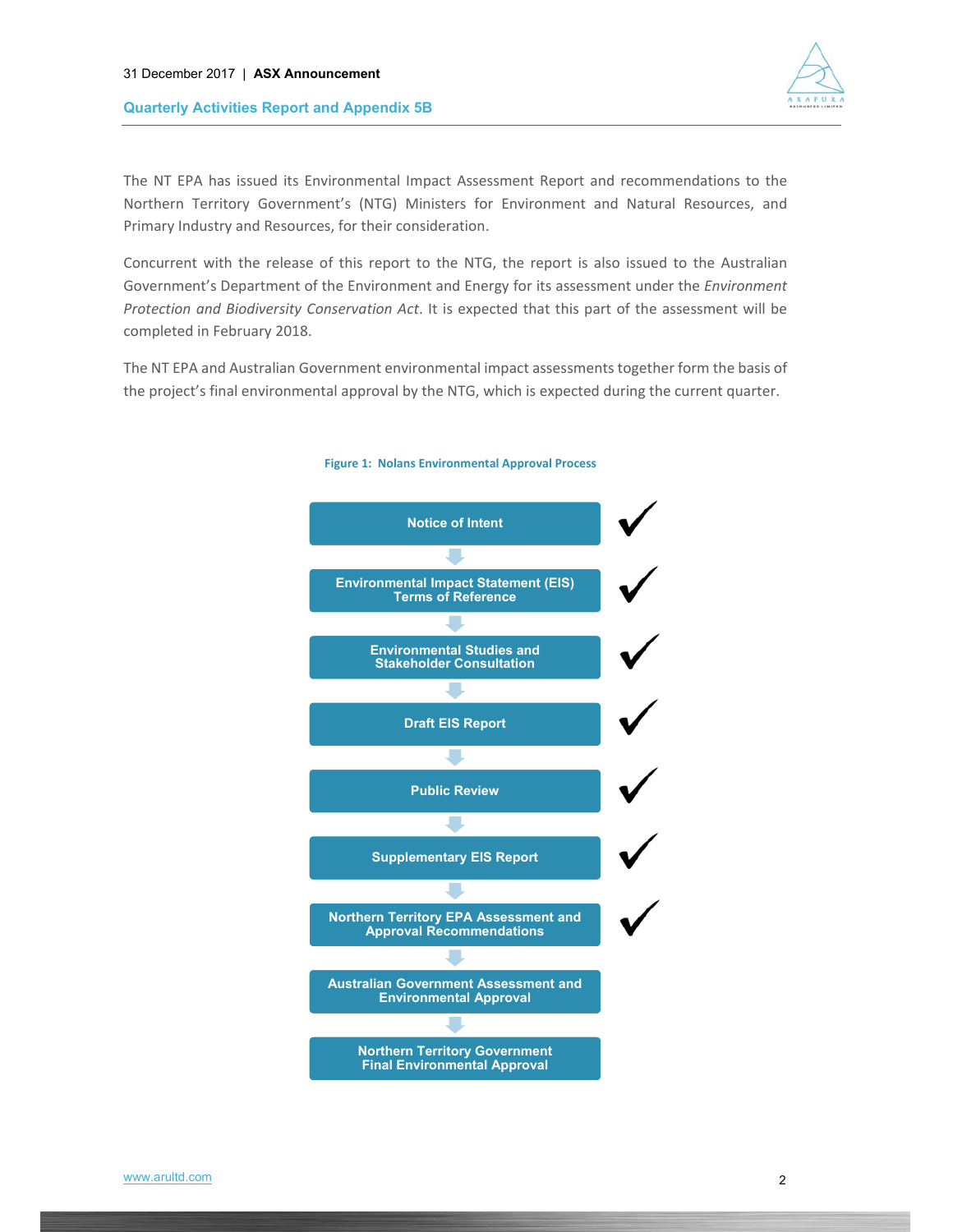

## **Acid Bake Piloting (Phase 4) NdPr Extraction Results**

The first stage trials of sulfuric acid bake piloting were successfully concluded in October *(refer to ASX announcement 19 October 2017).* These trials produced NdPr-rich sulfated material from pre-leach residue (PLR) generated by the Phase 2 phosphate extraction pilot plant.

Arafura has now received preliminary metallurgical mass balance results and can report that rare earth extraction resulting from the dynamic acid bake trials using the Gouda paddle dryer exceeded that from concurrent static acid bake testwork.

#### **Table 1: Acid Bake Extraction Results**

| <b>Rare Earths</b> | <b>Static Testwork Extraction</b> | <b>Dynamic Acid Bake Extraction</b> |
|--------------------|-----------------------------------|-------------------------------------|
| NdPr (and LRE)     | 96.6%                             | 98.5%                               |
| SEG                | 86.0%                             | 91.3%                               |
| <b>HRE</b>         | 72.0%                             | 80.6%                               |

*LRE includes La, Ce, Pr and Nd. SEG includes Sm, Eu and Gd. HRE includes Tb, Dy, Ho, Er, Tm, Yb, Lu and Y.* 

### **Bulk Acid Bake Phase 4 Planning Advances**

The Company expects to confirm the dynamic acid bake extraction results (Table 1) in the final and expanded acid bake pilot plant.

Arafura's extraction plant flowsheet achieves optimal hydrometallurgical performance using a low temperature bake (< 300°C) and therefore can use paddle dryer equipment in contrast to kiln-based equipment used by other rare earth projects, which operate at higher temperatures.

Discussions with equity financiers familiar with kiln‐based equipment used by other rare earth projects indicate a preference to see Arafura further de‐risk possible commissioning and operation of the acid bake process through an expanded program.

Following consultation between Arafura, equipment vendors and engineering groups, it was agreed to expand the Phase 4 program to acquire additional operational and design data for the project's Definitive Feasibility Study (DFS) and provide the opportunity to test alternative equipment to diversify supplier reliance.

The Company acquired a second-hand paddle dryer (see Images 1 and 2) and it is currently being refurbished. A larger Gouda unit similar to the one successfully used in the first stage trials is also expected to arrive from Europe in February. The design requirements incorporate a pug mixer, heating paddle dryer and cooling paddle. Fabrication of the circuit is being completed at Bossong Engineering in Perth and the refurbished unit will be tested with synthetic material in January in advance of being moved to SGS Australia for use in the final acid bake pilot. A hazard identification study of the proposed plant has been undertaken resulting in appropriate controls being incorporated into plant design and construction.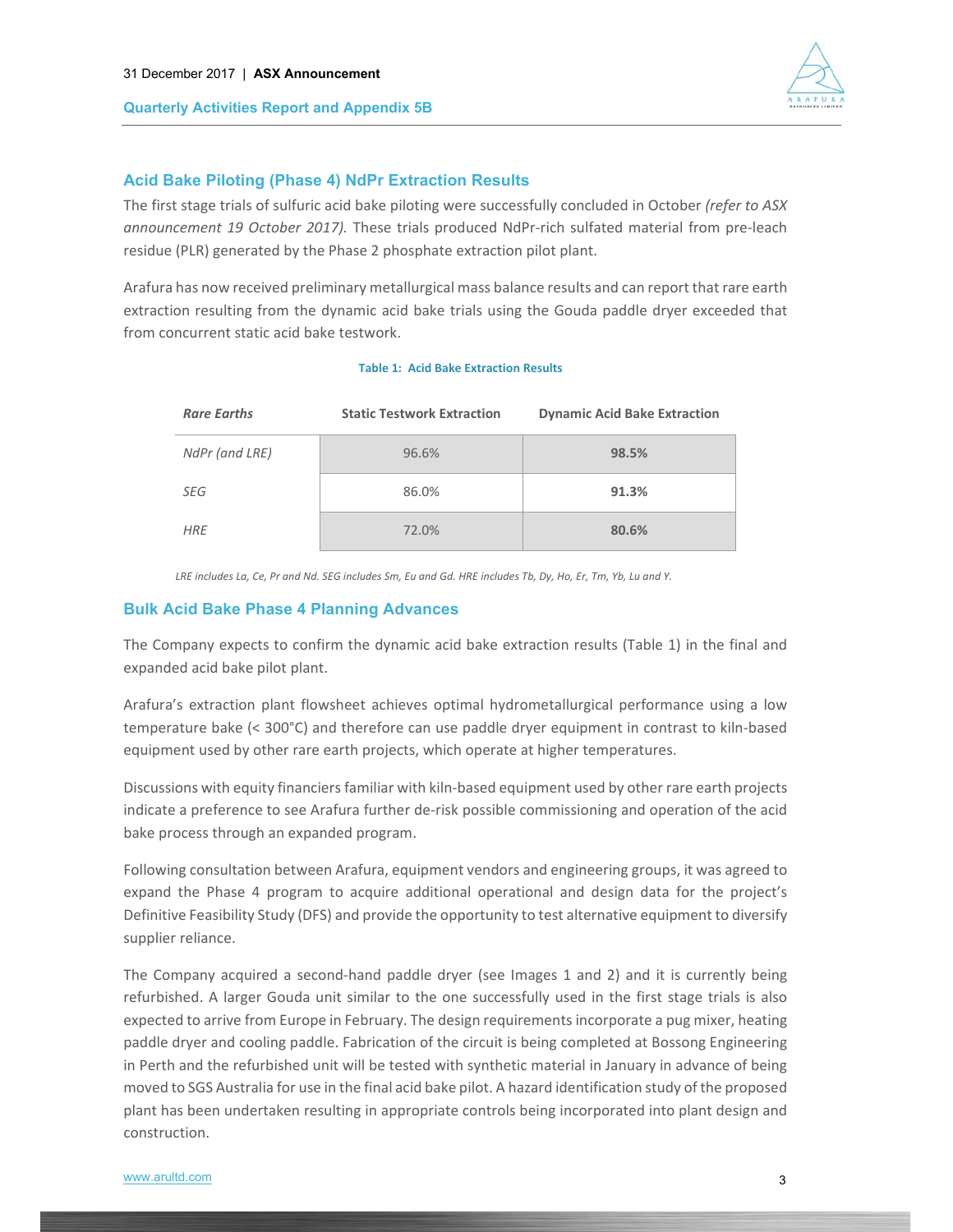

**Image 1: Paddle dryer pilot skid with oil heater**



**Image 2: Paddle dryer pilot skid at Bossong Engineering in Perth for maintenance and modifications**

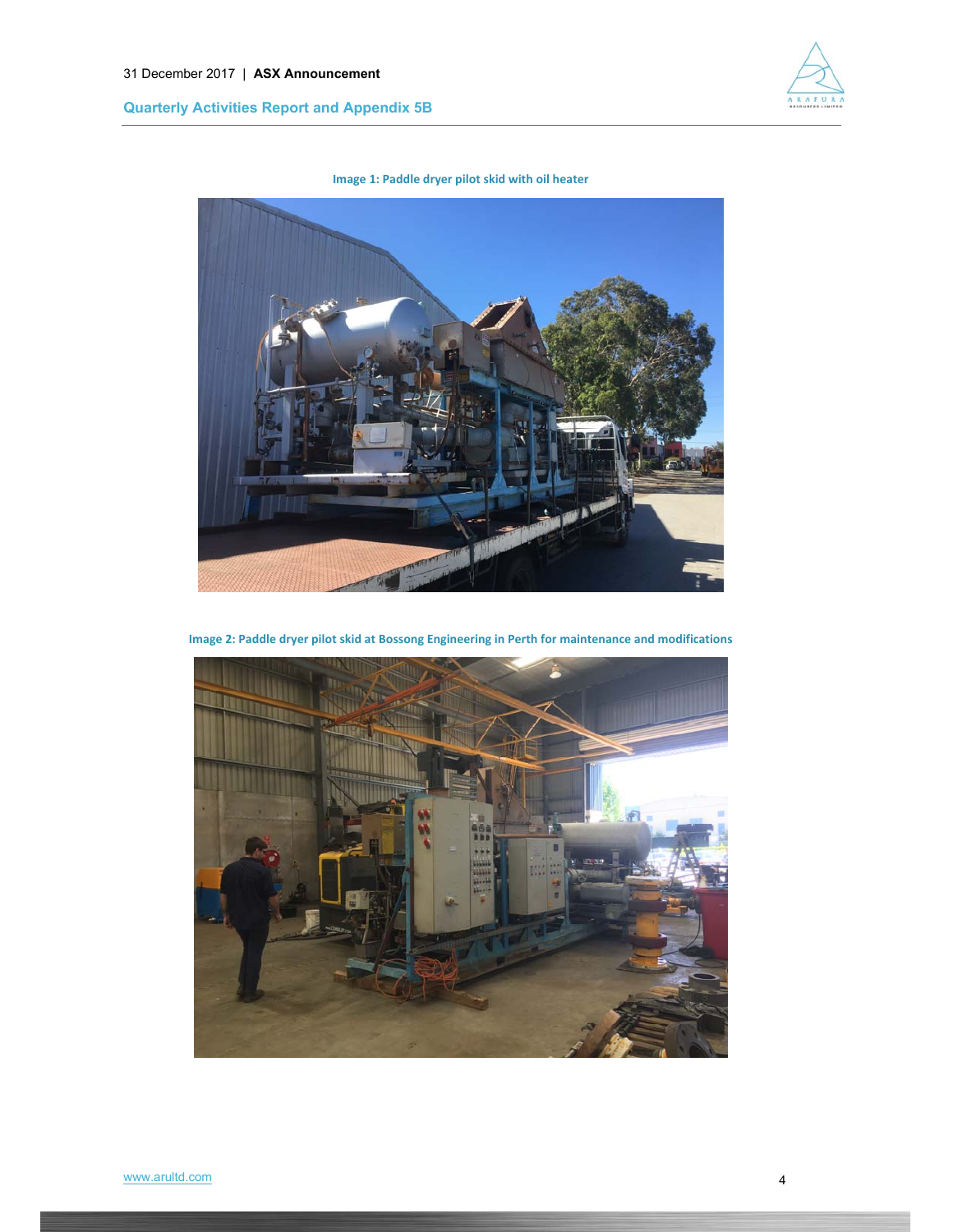



#### **Beneficiation Variability Program**

The beneficiation variability test work program is well advanced. The mine planning study by AMC Consultants (AMC) *(refer to ASX announcement 20 September 2017)* has guided the selection of 35 samples from Arafura's extensive core drilling and composite material inventory for a program to document the variation in metallurgical performance of run of mine (ROM) feed in the first ten years of operations. This program, scheduled for completion in February, will produce grade‐recovery curves to help define strategic production schedules as the basis of the project's DFS.

#### **Phase 2 & 3 – Phosphoric Acid Recovery & Bulk Pre-leach**

The results of Phases 2 and 3 of the pilot program were previously reported *(refer to ASX announcements 10 and 25 July, and 19 October 2017)*. Draft reports from technical experts overseeing this work have confirmed the results from Phases 2 and 3. Assay laboratory capacity has delayed the close out of final reports to be used in the DFS; however, these are expected to confirm previous results and should be delivered to Arafura in the coming weeks.

The strength of Arafura's development program lies in the quality and quantity of engineering data collected from the pilot plant operation. This ensures that all key engineering and operational considerations are addressed prior to commissioning of the commercial facility. Arafura is targeting completion of all pilot programs by the middle of 2018 which, together with the DFS, will put the Company in a position to make a Final Investment Decision on the project by the end of 2018.



#### **Figure 2: Nolans Pilot Program**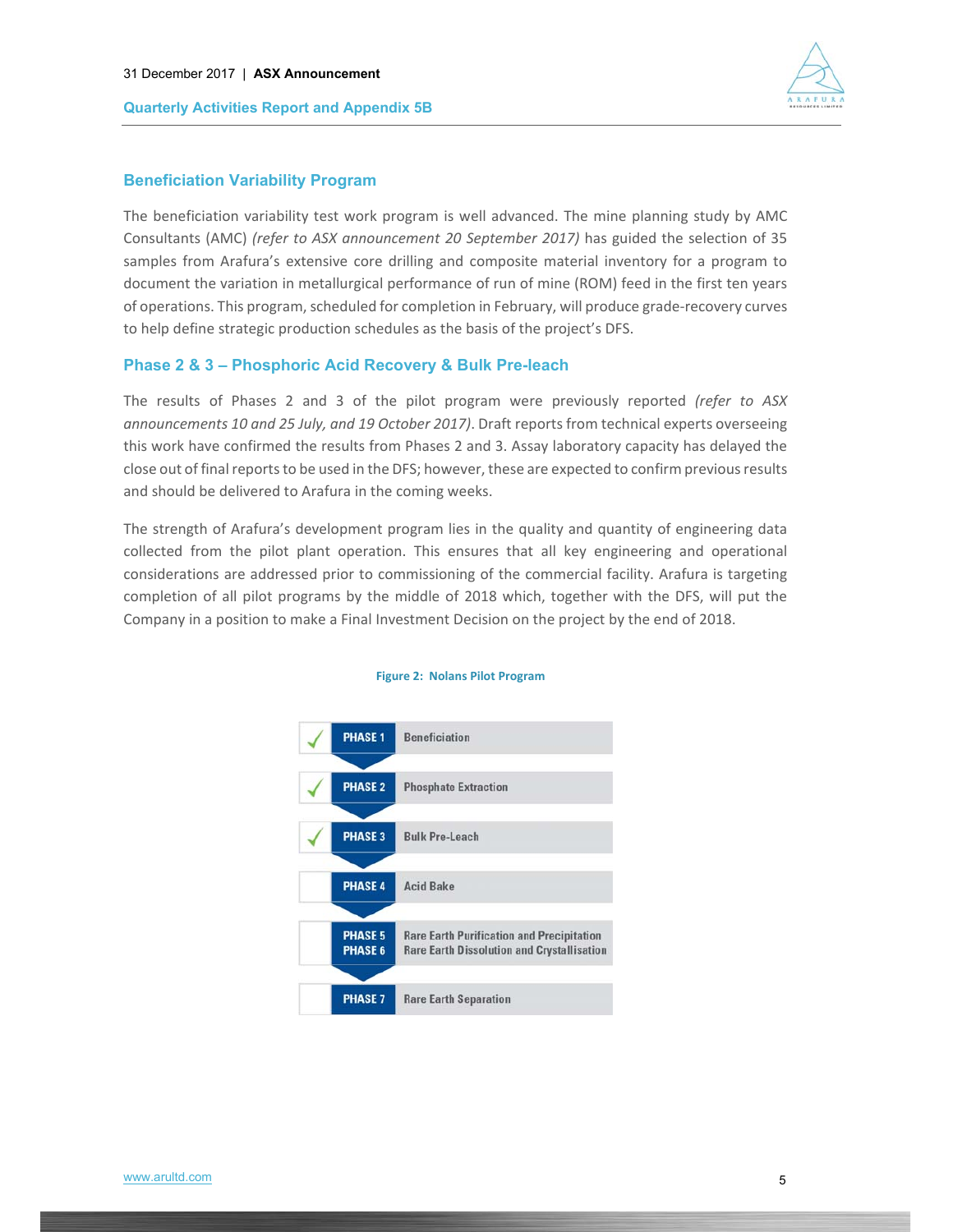

# **Exploration**

### **Jervois (Base and Precious Metals; Tungsten; Iron-Vanadium)**

Rox Resources Ltd (Rox) holds a 51 per cent interest in the base and precious metal rights on Arafura's EL 29701, located 280 kilometres north‐east of Alice Springs. Arafura holds the residual 49 per cent interest, and Rox had previously elected to earn 70 per cent by spending an additional \$1 million on the tenement to December 2017. Rox has informed Arafura that it will not complete the Stage 2 earn-in expenditure and in accordance with the Farm-in Agreement a joint venture (Rox 51%; Arafura 49%) is being negotiated.

# **Corporate**

### **NdPr Price Performance**

The latest pricing information has NdPr oxide FOB China at US\$53.75/kg, an increase of 24% in the past month. In the September quarter NdPr prices surged as high as US\$79.00/kg. It appears the main driver for the September spike was tightening of supply resulting from environmental and other supply reforms in China plus traders may have been entering the market to ensure they were holding sufficient inventories to cover any downturn in NdPr production as China switched its focus to the National Congress of the Communist Party in October. With the benefit of hindsight, the rapid price appreciation in September was not sustainable and the less aggressive upward price trend experienced in the period from January to May 2017 looks more realistic.

In the period from October to December all of the September NdPr price gains were lost as the price reached its low point in the middle of December. In the second half of December NdPr prices commenced a recovery with this trend sustained through to the middle of January. The December 2017 and January 2018 price increases had been anticipated by most market commentators and are perhaps in part linked to the expected tapering of production over the (Chinese) Lunar New Year holiday period in February. Strengthening of NdPr prices to date can be attributed to the rare earth environmental and supply reforms in China. Future pricing pressure may also result from the widely forecast increase in NdPr demand for NdFeB magnets in wind turbines, robotics and electric vehicles (EV).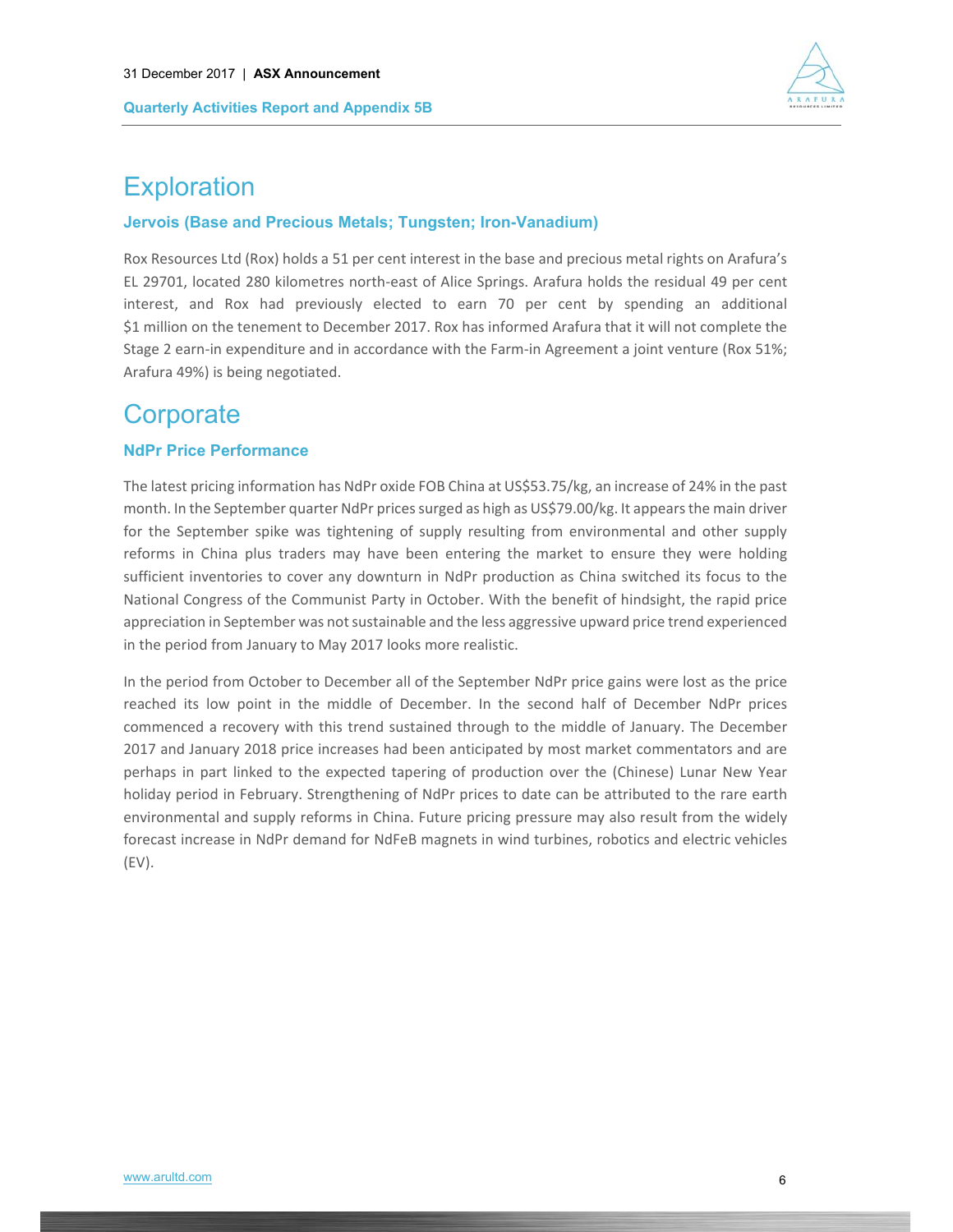

**Figure 3: NdPr Oxide Price FOB US\$/kg** 



### **Chinese EV Policy**

Policy within China continues to target increased ownership of hybrid and electric vehicles at the expense of the internal combustion engine. According to the state news agency Xinhua, Chinese authorities plan to halt the production of 553 passenger vehicle models in 2018, on the basis they fail to meet prescribed fuel consumption standards. As a further incentive China has also agreed to extend the sales tax exemption on the purchase of EVs in the period from January 2018 to December 2020.

### **Toyota & Ford EV Strategy**

There have also been significant announcements by Toyota and Ford who are now refocusing their EV strategy.

In December Toyota announced it will strengthen its battery technology alliance with Panasonic for the purpose of targeting the EV market. Toyota and Panasonic have an existing strategic alliance for the supply of batteries used in Toyota's hybrid vehicles. Toyota plans to develop a solid‐state battery for commercial production by 2020 in a quest for improved capacity and efficiency.

Historically Toyota has sought to exploit its technology advantage in the hybrid vehicle space at the expense of the purely battery powered EV. The expansion of the Toyota strategy to EVs is in reaction to the changing auto industry. In November Toyota announced changes to its executive management to better deal with "now or never" competition and "surviving a new era for the auto industry". Under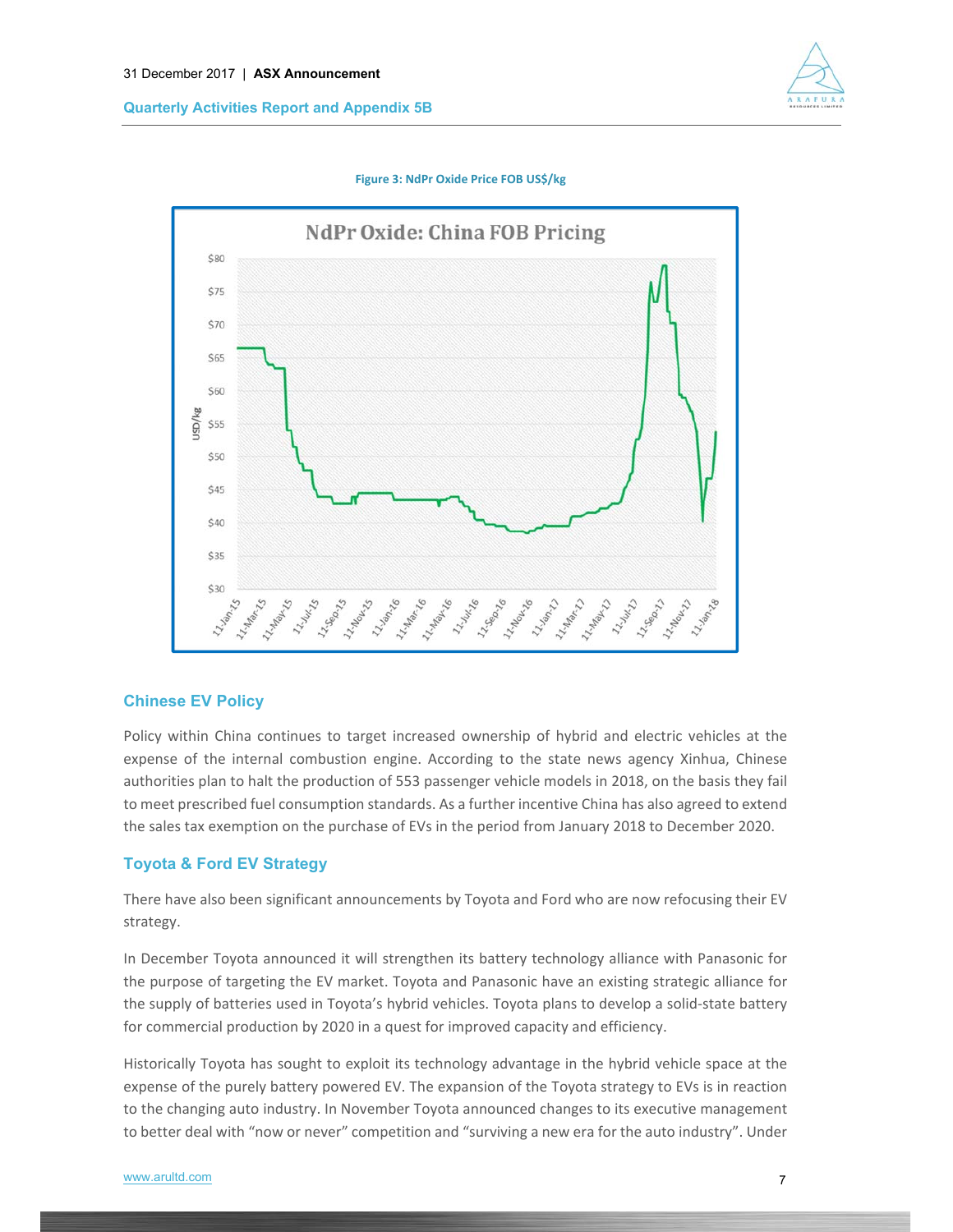

the strategy unveiled by Toyota it plans to sell more than 10 EV models in the 2020s and have EV versions of every Toyota and Lexus model by 2025. Toyota also remains committed to its hydrogen fuel cell vehicle strategy.

Toyota President Akio Toyoda, the 61‐year old grandson of founder Kiichiro Toyoda, said at a December news conference in Tokyo, "Our cooperation (with Panasonic) represents the intention of two Japan‐born companies to lead the next era of electrified cars" and "Electrification is a major part of the once-a-century transformation taking place in the auto industry now".

Ford has also recently announced an increased commitment to its existing EV and hybrid vehicle strategy by increasing its planned investment in electrified vehicles from USD 4.5 billion to USD 11 billion in the period to 2022. The planned investment will result in the introduction of 16 EVs and 23 hybrids and plug-in hybrids. Ford's strategy has been implemented in expectation of greater customer acceptance of EVs, enabled through battery technology providing improved range, lower battery costs and increased availability of charging stations.

It is significant that these profound strategic changes are being implemented by the direct descendants of their respective company's founders: Akio Toyoda at Toyota and Bill Ford at Ford Motor Company (executive Chairman and great‐grandson of Henry Ford). Whilst EV vehicles to date do not dominate sales figures, the changes implemented by Ford and Toyota signal that these companies now acknowledge the tipping point for EVs.

### **Private Placement**

In October the Company completed a placement with institutional and sophisticated investors. The placement was completed by two tranches to raise total funds of \$3.175 million at \$0.11 per share *(refer to ASX announcements 24 October 2017 and 25 October 2017)* and the combined placements resulted in the issue of 28,859,547 shares.

In the period leading up to the placement the Company's investor relations activities confirmed there was significant interest in the Nolans NdPr project from domestic and international parties. Due to the quality of the parties willing to participate and the quantity of funding available, the Company actioned the placement to secure this funding which was sourced from new and existing investors. The placement proceeds further strengthened Arafura's balance sheet and will be used for the DFS, including the definition stage engineering, and working capital.

### **Annual General Meeting**

The Company held its Annual General Meeting (AGM) on 16 November 2017. All five resolutions tabled at the meeting were passed unanimously on a show of hands.

As result of the strong financial support from investors in the October capital raisings, Resolution No. 6 – Approval of 10% placement capacity under ASX listing rule 7.1A was withdrawn *(refer to ASX announcement 26 October 2017)* and not put to a shareholder vote at the AGM.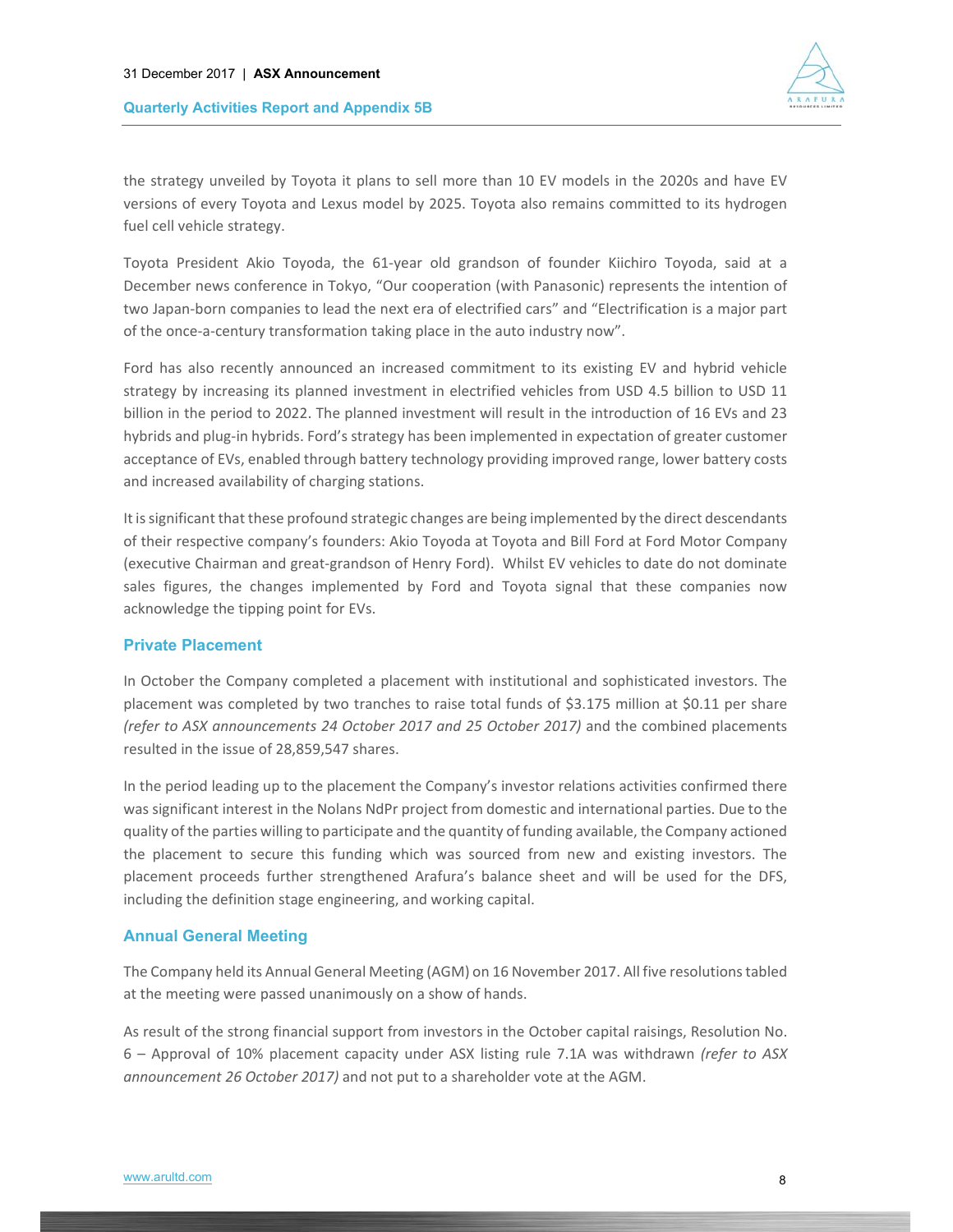

## **Cash Position and Timetable**

The Company had \$12.7 million in cash reserves at 31 December 2017, placing it in a strong position to continue to advance the Nolans NdPr project. In 2018 significant work programs are underway and the Company's targets include:

- Finalising flowsheet piloting;
- Securing environmental approvals;
- Advancing NdPr offtake arrangements;
- Completing the DFS and definition stage engineering; and
- Engaging with strategic partners for capital equipment procurement and project funding.

|                                     | 2016             | 2017             | 2018             |
|-------------------------------------|------------------|------------------|------------------|
| <b>Final Piloting</b>               |                  |                  |                  |
| 1) Beneficiation                    | <b>COMPLETED</b> |                  |                  |
| 2) Phosphate Extraction             |                  | <b>COMPLETED</b> |                  |
| 3) Bulk Pre-Leach                   |                  | <b>COMPLETED</b> |                  |
| 4) Acid Bake                        |                  | <b>COMMENCED</b> |                  |
| 5 & 6) Rare Earth Extraction        |                  |                  | <b>COMMENCED</b> |
| 7) Rare Earth Separation            |                  |                  |                  |
| <b>Definition Stage Engineering</b> |                  |                  |                  |
| <b>Final Investment Decision</b>    |                  |                  |                  |

#### **Figure 4: Pilot & DFS Program Timeline**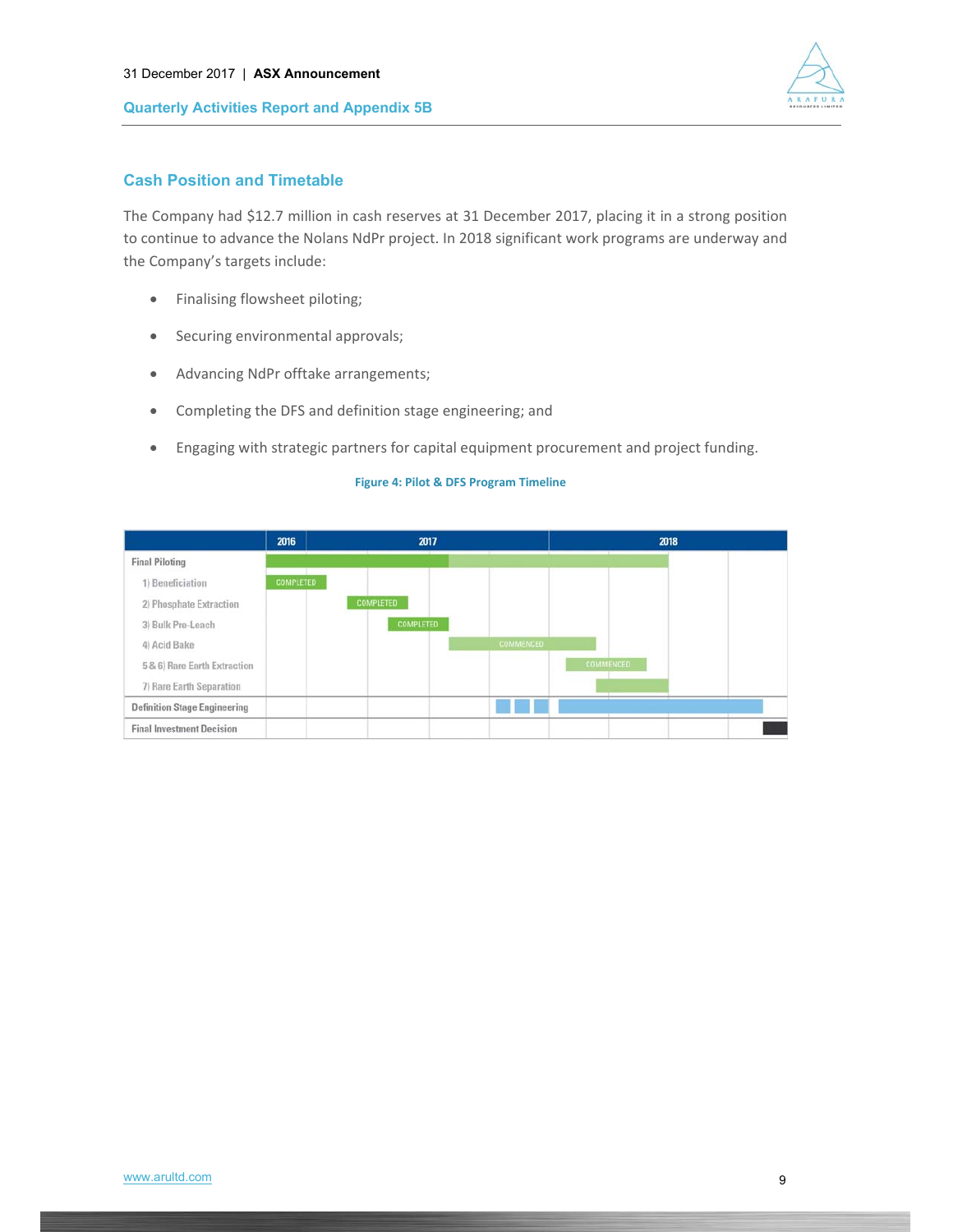

### **Nameplate Production**

Measured and Indicated Mineral Resources at Nolans support the project's nameplate production target of 14,000 tonnes per annum of TREO equivalent. The Mineral Resources were estimated and reported by the Company *(refer to ASX announcement 7 June 2017)* following the guidelines of the JORC Code 2012. Classification of Total Mineral Resources at Nolans into Measured, Indicated and Inferred, using a 1.0% TREO cut‐off grade, is shown below.

| <b>Mineral</b><br><b>Resources</b> | <b>Tonnes (Millions)</b> |     | <b>Phosphate</b><br>$(*6 P2O5)$ | <b>NdPr Enrichment (%)</b> |  |
|------------------------------------|--------------------------|-----|---------------------------------|----------------------------|--|
| <b>Measured</b>                    | 4.9                      | 3.2 | 13                              | 26.1                       |  |
| <b>Indicated</b>                   | 30                       | 27  | 12                              | 26.4                       |  |
| <b>Inferred</b>                    | 21                       | 2.3 | 10                              | 26.5                       |  |
| Total                              | 56                       | 2.6 |                                 | 26.4                       |  |

*Note: Numbers may not compute due to rounding. "NdPr Enrichment" is the proportion of TREO comprising Nd<sub>2</sub>O<sub>3</sub> and Pr<sub>6</sub>O<sub>11</sub>.* 

### **Competent Persons Statement**

The information in this report that relates to Exploration Results and Mineral Resources is based on information compiled by Mr Kelvin Hussey, a Competent Person who is a Member of the Australian Institute of Geoscientists. Mr Hussey is a full‐time employee of Arafura Resources Limited. Mr Hussey has sufficient experience that is relevant to the style of mineralisation and type of deposit under consideration and to the activity being undertaken to qualify as a Competent Person as defined in the 2012 Edition of the Australasian Code for Reporting of Exploration Results, Mineral Resources and Ore Reserves (JORC Code 2012). Mr Hussey consents to the inclusion in the report of the matters based on his information in the form and context in which it appears.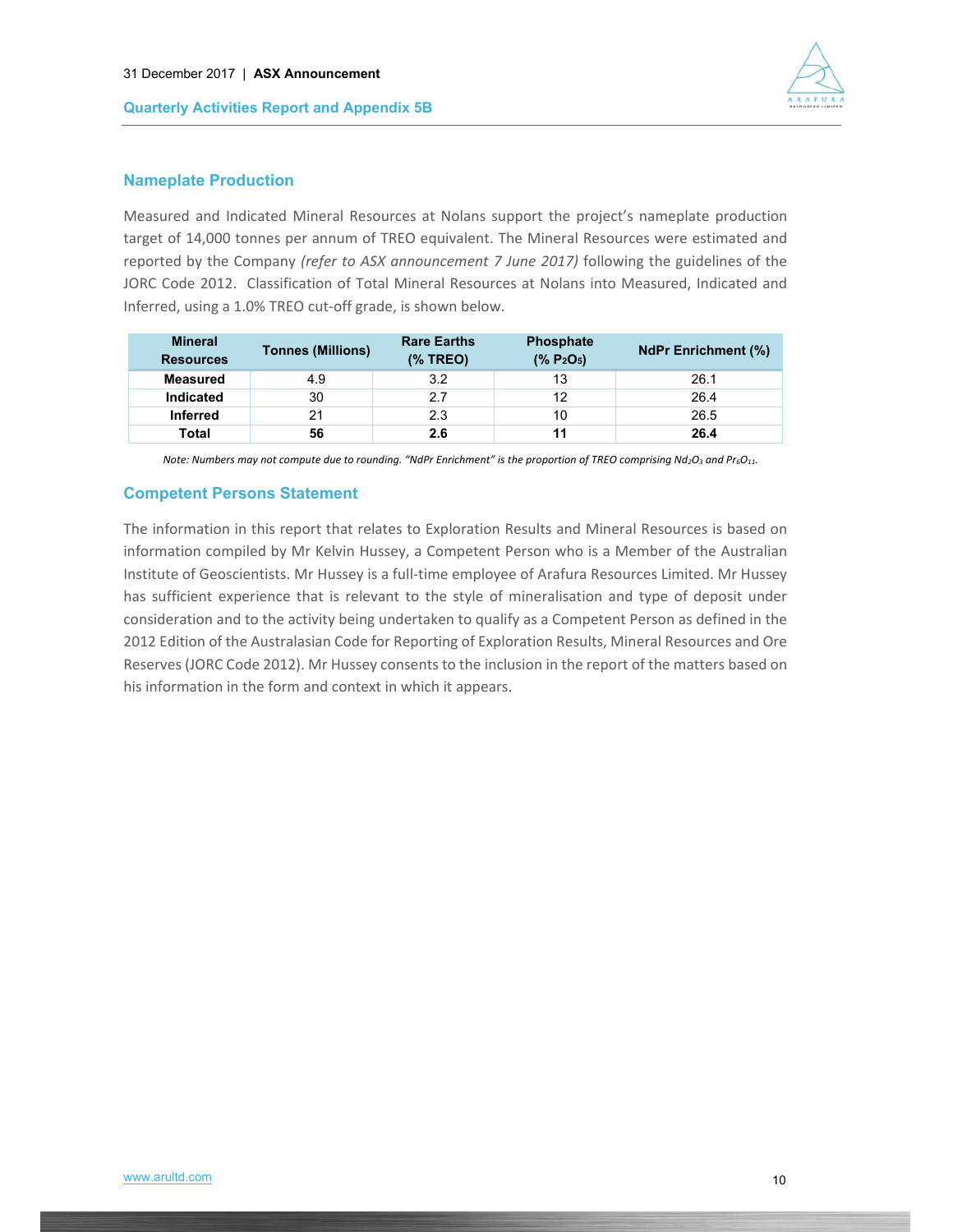

# Appendix 5B

# **Mining exploration entity and oil and gas exploration entity quarterly report**

Introduced 01/07/96 Origin Appendix 8 Amended 01/07/97, 01/07/98, 30/09/01, 01/06/10, 17/12/10, 01/05/13, 01/09/16

|            | Name of entity                                    |                                   |                                       |
|------------|---------------------------------------------------|-----------------------------------|---------------------------------------|
|            | Arafura Resources Ltd                             |                                   |                                       |
| <b>ABN</b> |                                                   | Quarter ended ("current quarter") |                                       |
|            | 22 080 933 455                                    |                                   | 31 December 2017                      |
|            | <b>Consolidated statement of cash flows</b>       | <b>Current quarter</b><br>\$A'000 | Year to date (6<br>months)<br>\$A'000 |
| 1.         | Cash flows from operating activities              |                                   |                                       |
| 1.1        | Receipts from customers                           |                                   |                                       |
| 1.2        | Payments for                                      |                                   |                                       |
|            | exploration & evaluation<br>(a)                   | (1,610)                           | (3,068)                               |
|            | (b) development                                   |                                   |                                       |
|            | (c) production                                    |                                   |                                       |
|            | (d) staff costs                                   | (380)                             | (764)                                 |
|            | (e) administration and corporate costs            | (423)                             | (787)                                 |
| 1.3        | Dividends received (see note 3)                   |                                   |                                       |
| 1.4        | Interest received                                 | 70                                | 147                                   |
| 1.5        | Interest and other costs of finance paid          | (2)                               | (3)                                   |
| 1.6        | Income taxes paid                                 |                                   |                                       |
| 1.7        | R&D refund - Non Capitalised Portion              |                                   | 660                                   |
| 1.8        | Other (provide details if material)               |                                   |                                       |
| 1.9        | Net cash from / (used in) operating<br>activities | (2, 345)                          | (3, 815)                              |
| 2.         | Cash flows from investing activities              |                                   |                                       |
| 2.1        | Payments to acquire:                              |                                   |                                       |
|            | (a) property, plant and equipment                 | (123)                             | (145)                                 |
|            | (b)<br>tenements (see item 10)                    |                                   |                                       |
|            | investments<br>(c)                                |                                   |                                       |
|            | other non-current assets<br>(d)                   |                                   |                                       |
| 2.2        | Proceeds from the disposal of:                    |                                   |                                       |

(a) property, plant and equipment example and  $\overline{\phantom{a}}$  -(b) tenements (see item 10)  $\vert$  -  $\vert$  31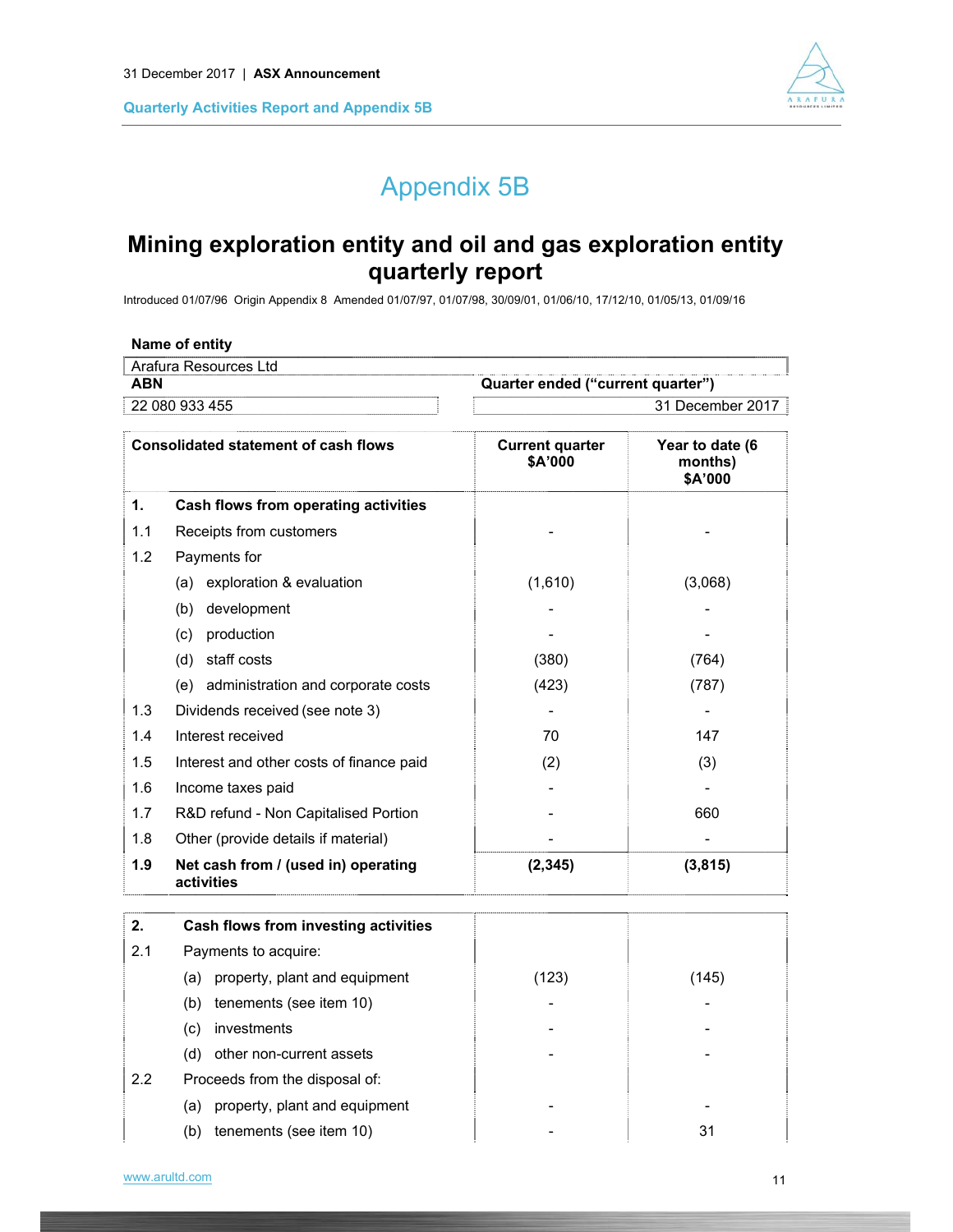

|      | <b>Consolidated statement of cash flows</b>                                    | <b>Current quarter</b><br>\$A'000 | Year to date (6<br>months)<br>\$A'000 |
|------|--------------------------------------------------------------------------------|-----------------------------------|---------------------------------------|
|      | investments<br>(c)                                                             |                                   |                                       |
|      | (d)<br>other non-current assets                                                |                                   |                                       |
| 2.3  | Cash flows from loans to other entities                                        |                                   |                                       |
| 2.4  | Dividends received (see note 3)                                                |                                   |                                       |
| 2.5  | Other (R&D Refund - Capitalised Portion)                                       |                                   | 1,174                                 |
| 2.6  | Net cash from / (used in) investing<br>activities                              | (123)                             | 1,060                                 |
| 3.   | Cash flows from financing activities                                           |                                   |                                       |
| 3.1  | Proceeds from issues of shares                                                 | 3,174                             | 3,174                                 |
| 3.2  | Proceeds from issue of convertible notes                                       |                                   |                                       |
| 3.3  | Proceeds from exercise of share options                                        |                                   |                                       |
| 3.4  | Transaction costs related to issues of<br>shares, convertible notes or options | (198)                             | (198)                                 |
| 3.5  | Proceeds from borrowings                                                       |                                   |                                       |
| 3.6  | Repayment of borrowings                                                        |                                   |                                       |
| 3.7  | Transaction costs related to loans and<br>borrowings                           |                                   |                                       |
| 3.8  | Dividends paid                                                                 |                                   |                                       |
| 3.9  | Other (provide details if material)                                            |                                   |                                       |
| 3.10 | Net cash from / (used in) financing<br>activities                              | 2,976                             | 2,976                                 |
| 4.   | Net increase / (decrease) in cash and<br>cash equivalents for the period       |                                   |                                       |
| 4.1  | Cash and cash equivalents at beginning of<br>period                            | 12,185                            | 12,472                                |
| 4.2  | Net cash from / (used in) operating<br>activities (item 1.9 above)             | (2, 345)                          | (3, 815)                              |
| 4.3  | Net cash from / (used in) investing activities<br>(item 2.6 above)             | (123)                             | 1,060                                 |
| 4.4  | Net cash from / (used in) financing<br>activities (item 3.10 above)            | 2,976                             | 2,976                                 |
| 4.5  | Effect of movement in exchange rates on<br>cash held                           |                                   |                                       |
| 4.6  | Cash and cash equivalents at end of<br>period                                  | 12,693                            | 12,693                                |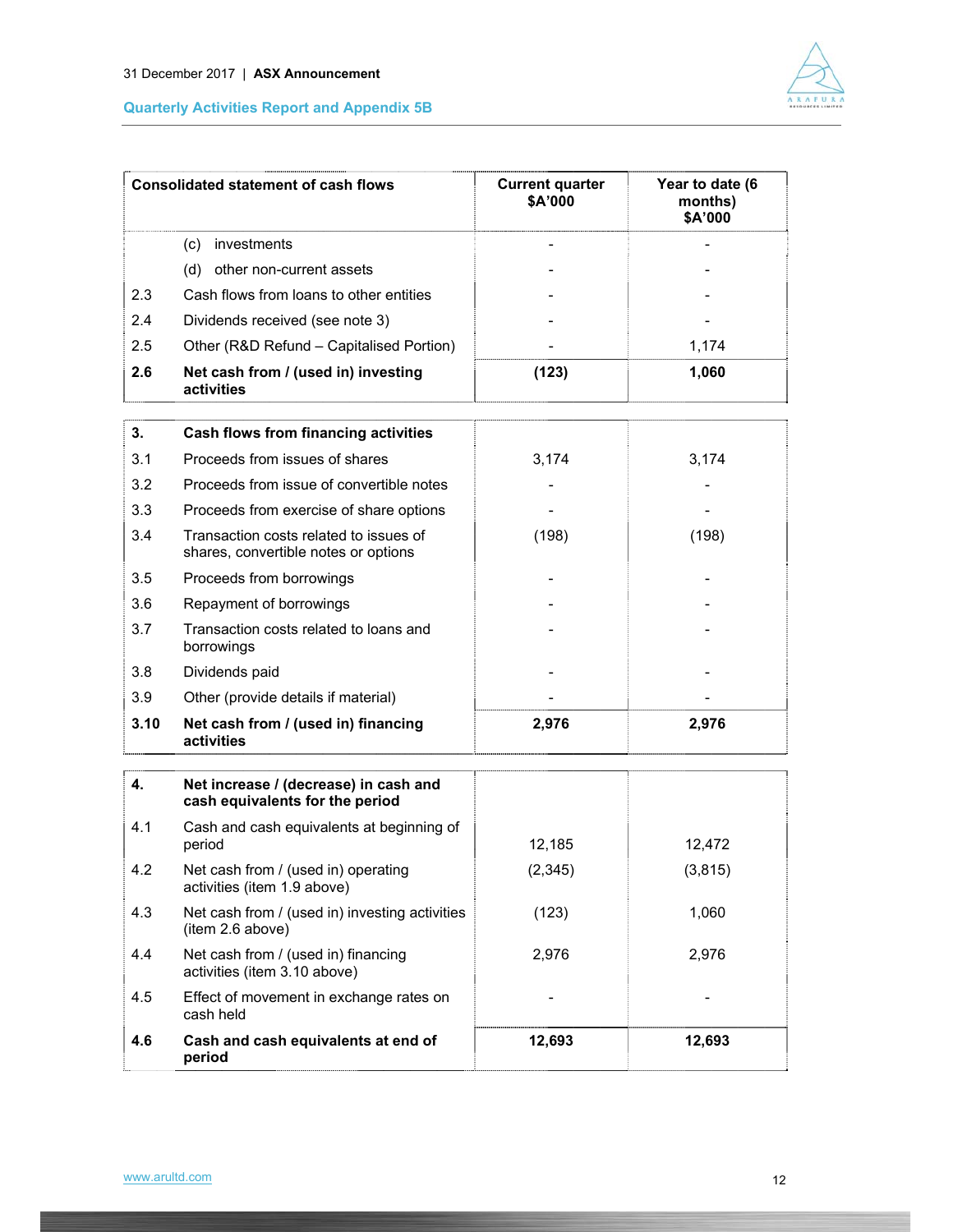



| 5.  | Reconciliation of cash and cash<br>equivalents<br>at the end of the quarter (as shown in the<br>consolidated statement of cash flows) to the<br>related items in the accounts | <b>Current quarter</b><br>\$A'000 | Previous quarter<br>\$A'000 |
|-----|-------------------------------------------------------------------------------------------------------------------------------------------------------------------------------|-----------------------------------|-----------------------------|
| 5.1 | Bank balances                                                                                                                                                                 | 11,500                            | 10,800                      |
| 5.2 | Call deposits                                                                                                                                                                 | 1.193                             | 1.385                       |
| 5.3 | Bank overdrafts                                                                                                                                                               |                                   |                             |
| 5.4 | Other (provide details)                                                                                                                                                       |                                   |                             |
| 5.5 | Cash and cash equivalents at end of<br>quarter (should equal item 4.6 above)                                                                                                  | 12,693                            | 12,185                      |

| 6.  | Payments to directors of the entity and their associates                            | <b>Current quarter</b><br>\$A'000 |
|-----|-------------------------------------------------------------------------------------|-----------------------------------|
| 6.1 | Aggregate amount of payments to these parties included in item 1.2                  | (203)                             |
| 6.2 | Aggregate amount of cash flow from loans to these parties included<br>in item $2.3$ | -                                 |

6.3 Include below any explanation necessary to understand the transactions included in items 6.1 and 6.2

Salaries, fees and superannuation of Directors of the Company.

| 7.  | Payments to related entities of the entity and their associates                     | <b>Current quarter</b><br><b>\$A'000</b> |
|-----|-------------------------------------------------------------------------------------|------------------------------------------|
| 7.1 | Aggregate amount of payments to these parties included in item 1.2                  | -                                        |
| 7.2 | Aggregate amount of cash flow from loans to these parties included<br>in item $2.3$ | -                                        |

7.3 Include below any explanation necessary to understand the transactions included in items 7.1 and 7.2

**8. Financing facilities available** *Add notes as necessary for an understanding of the position* **Total facility amount at quarter end \$A'000 Amount drawn at quarter end \$A'000**  8.1 Loan facilities and the set of the set of the set of the set of the set of the set of the set of the set of the set of the set of the set of the set of the set of the set of the set of the set of the set of the set of 8.2 Credit standby arrangements and the standard of the standard standard standard standard control of the standard standard standard standard standard standard standard standard standard standard standard standard standar 8.3 Other (please specify) and the set of the set of the set of the set of the set of the set of the set of the set of the set of the set of the set of the set of the set of the set of the set of the set of the set of the

8.4 Include below a description of each facility above, including the lender, interest rate and whether it is secured or unsecured. If any additional facilities have been entered into or are proposed to be entered into after quarter end, include details of those facilities as well.

N/A

N/A.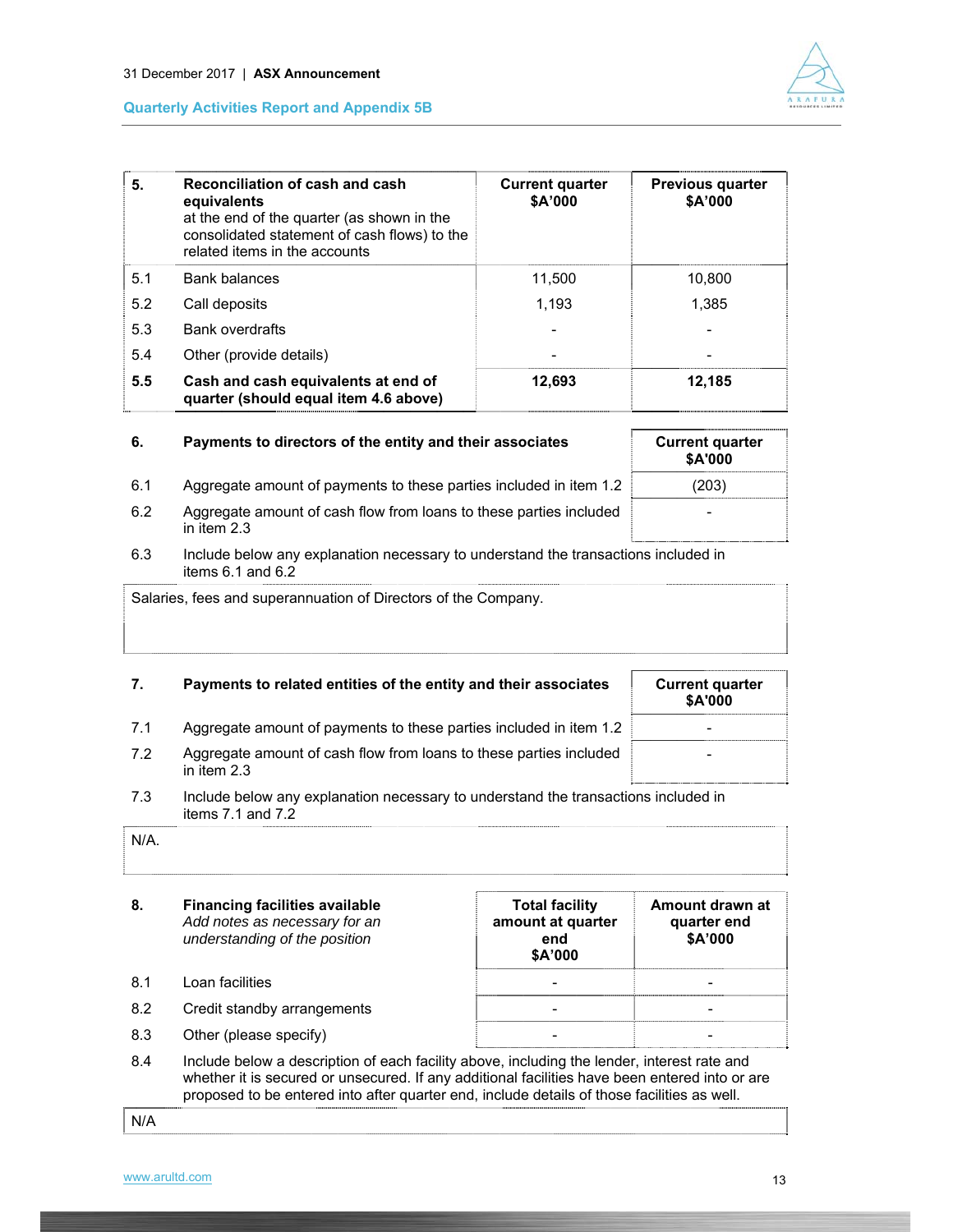

| 9.  | <b>Estimated cash outflows for next quarter</b> | \$A'000 |
|-----|-------------------------------------------------|---------|
| 9.1 | Exploration and evaluation                      | 1.920   |
| 9.2 | Development                                     |         |
| 9.3 | Production                                      |         |
| 9.4 | Staff costs                                     | 390     |
| 9.5 | Administration and corporate costs              | 414     |
| 9.6 | Other (provide details if material)             | ۰       |
| 9.7 | <b>Total estimated cash outflows</b>            | 2.724   |

| 10.  | <b>Changes in</b><br>tenements<br>(items $2.1(b)$ and<br>$2.2(b)$ above)                          | <b>Tenement</b><br>reference<br>and location | Nature of<br>interest | Interest at<br>beginning of<br>quarter | Interest at end<br>of quarter |
|------|---------------------------------------------------------------------------------------------------|----------------------------------------------|-----------------------|----------------------------------------|-------------------------------|
| 10.1 | Interests in mining<br>tenements and<br>petroleum tenements<br>lapsed, relinguished<br>or reduced | See<br>Appendix A<br>below.                  |                       |                                        |                               |
| 10.2 | Interests in mining<br>tenements and<br>petroleum tenements<br>acquired or increased              | See<br>Appendix A<br>Below.                  |                       |                                        |                               |

#### Compliance statement

- 1 This statement has been prepared in accordance with accounting standards and policies which comply with Listing Rule 19.11A.
- 2 This statement gives a true and fair view of the matters disclosed.

They

Sign here:

(Company secretary)

Sign here: ............................................................ Date: 31 January 2018.

Print name: Peter Sherrington

#### **Notes**

- 1. The quarterly report provides a basis for informing the market how the entity's activities have been financed for the past quarter and the effect on its cash position. An entity that wishes to disclose additional information is encouraged to do so, in a note or notes included in or attached to this report.
- 2. If this quarterly report has been prepared in accordance with Australian Accounting Standards, the definitions in, and provisions of, AASB 6: Exploration for and Evaluation of Mineral Resources and AASB 107: Statement of Cash Flows apply to this report. If this quarterly report